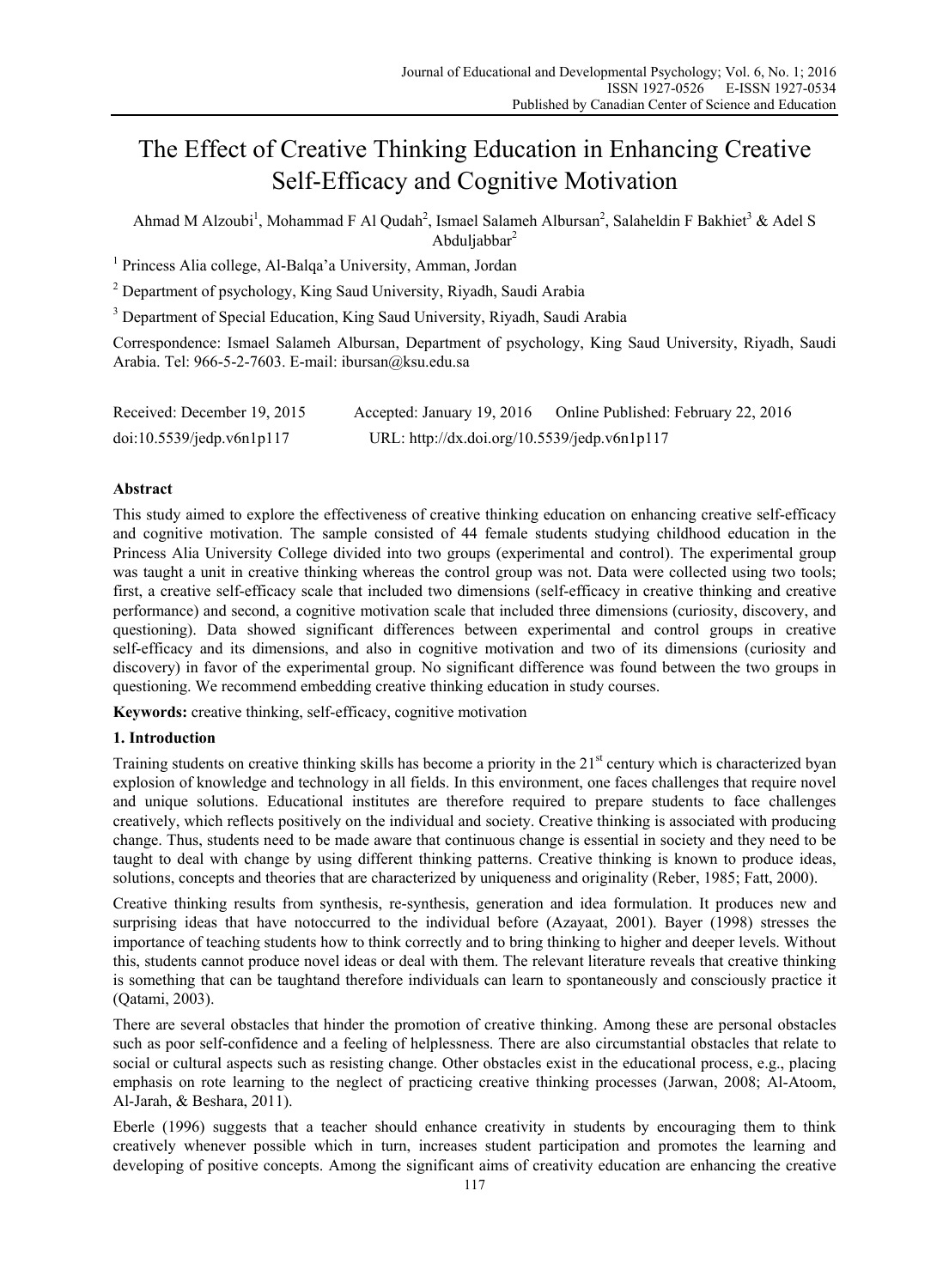affect, teaching creative attitudes, promoting creative skills and teaching creative thinking techniques. Also required is placing due emphasis on the strong connections between creative attitudes and awareness, and a creative atmosphere. The creativity environment represents a prerequisite for creative thinking and mental activation (Davis & Rimm, 2001).

According to Colangelo and Davis (2011), the factors that enhance creative thinking in students include creative motivation, awareness, attitudes and practice, teaching effective creative thinking techniques, and involving them in activities that require this type of thinking. Torrance (1987) believes that teaching creative thinking can be implemented by using a brainstorming strategy in creative problem-solving and imagination, as well as creative thinking programs or reading programs that allow for the practicing of creative thinking skills by the student. He also asserts the importance of providing a convenient learning atmosphere and the motivation required for pursuing this type of thinking.

Colangelo and Davis (2011) identified several aims of creativity education and training. One of these is enhancing awareness of creativity and creative situations, which helps students to acquire positive attitudes towards creative ideas. Other aims are students' awareness of their creativity, involvement in creative activities, and awareness of obstacles that hinder their creative thinking and finding ways to overcome them. Creative education should also encourage imagination, questioning, and the spirit of humor and adventure. Students should practice creative skills through brainstorming, open-ended questions that invoke creative thinking. They also need to participate in creative activities like painting and creative writing.

Rinco (2011) discussed procedures that affect the success of creative education which include the teacher being clear in his objectives and clear with his instructions to students. For instance, he can show them that creativity is possible and beneficial as well as teach skills on how to reach creative ideas. To achieve this, the teacher must avoid using tasks with specified or predetermined solutions. In addition, it is necessary to encourage transformative learning by training students on the use of metaphors and similes. Students should be challenged and their interests must be considered in learning tasks.

Empirical evidence indicates that teaching creativity thinking enhances the creative learning and psychological abilities of students and employees. Jeng, Hsu, Xie and Lin (2010) reported that teaching creativity thinking promoted the effectiveness of teaching, academic achievement, teaching methods and the personal experiences of students. Hosseini and Watt (2010) found that training teachers on creative thinking enhanced their students' creative abilities. Karpova, Marcketti and Barker (2011) found that training in critical thinking promoted creative thinking skills of Midwestern State University students. Hsiao, Chang and Huang (2000) enhanced university students' creative abilities by cooperative learning. The use of a brainstorming strategy enhanced creative thinking skills of sixth graders in Bahrain (Taleb, Hamza, & Wefky, 2013). Training in creative free writing of fiction and poetry improved self-efficacy and self-image of high school students in the USA (Chandler, 1999).

Even though creative ability is essential for creative expression, it is not enough to generate creative products because creative expression is affected by an individual's subjective judgments regarding his ability to generate new ideas and useful creative products. These subjective judgments that refer to creative self-efficacy predict the future occupational performanceof individuals and their creative behavior (Tierney & Farmer, 2002; Liu & Wu, 2011).

Bandura (1997) defines creative self-efficacy as a person's beliefs about their capabilities to perform the creative behavior successfully in a given environment. To Phelan (2001), it refers toa person's beliefs about their creative personal capabilities and potentials that allow for the achievement of desired improvements and changes. Tierney and Farmer (2002) define self-efficacy as a person's belief and faith in their capabilities to generate creative products. According to Beghetto, Kaufman and Baxter (2011), it means one's belief about their ability to think, act and produce creatively. Finally, Yu (2013) sees self-efficacy as one's ability to convert existing or new ideas to actions.

Self-efficacy reflects a person's confidence in their ability to perform tasks creatively and optimistically. Both self-efficacy and optimism reflect positively on a person's behavior and performance, which helps them to overcome doubt and fear while practicing creativity (Hsu, Sheng, & Hsueh, 2011). Abbott (2010) developed a scale to assess creative self-efficacy. It has two main dimensions: 1) self-efficacy in creative thinking, and 2) creative performance. Self-efficacy in creative thinking refers to the internal mental condition represented by the skills of fluency, flexibility, elaboration and originality. These skills enable the individual to produce new and suitable ideas. Self-efficacy in creative performance refers to the external social condition that is represented by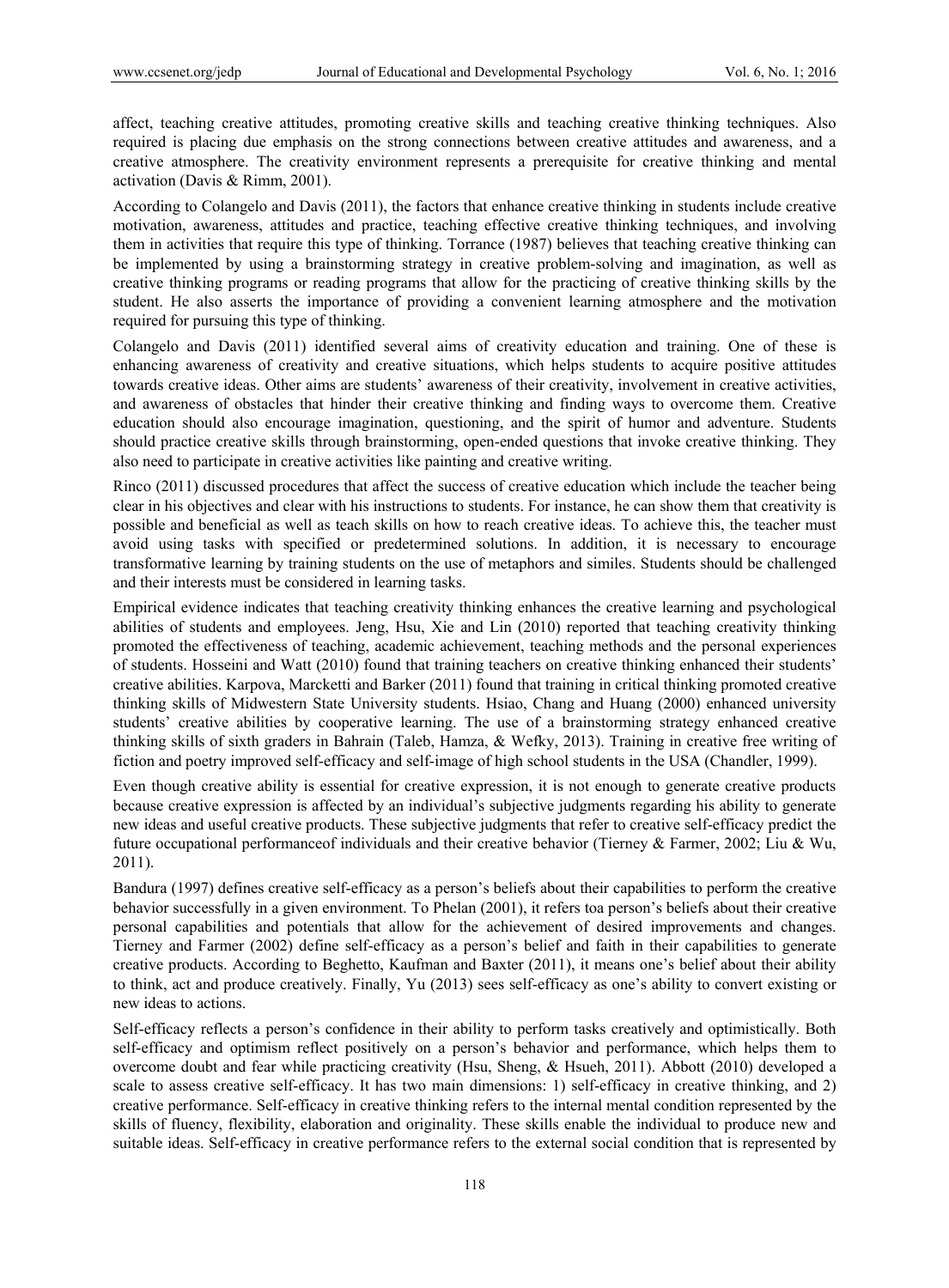such factors as motivation, personality and social context. This view of creative self-efficacy was adopted in the present study.

Strong beliefs of self-efficacy may urge one to continue exerting effort to come up with mature creative products, especially in difficult or challenging situations. Such beliefs enhance an individual's confidence in their creative abilities (Tierney & Farmer, 2002). The shaping of the creative self depends on the level of self-efficacy and one's confidence in his abilities and expectations of the outcomes of creative actions that fall within his future aspirations. Individuals with high levels of creative self-efficacy are able to connect motives with sources of knowledge and work paths required to meet the requirements of the circumstances and needs that challenge one's endeavors to achieve his aims (Hsu et al., 2011).

Individuals with high levels of creative self-efficacy prefer to exploit their creative abilities in any form of creative work. They have higher confidence in these abilities, see difficulties as challenges and exert more effort to overcome these by themselves. Furthermore, they spend more time in creative realization identifying the problem and finding solutions (Hsu et al., 2011; Yu, 2013). An individual with a high level of creative self-efficacy also displays a high level of creative behavior toward assigned tasks, as creative self-efficacy enhances one's creativity and enables him to perform more creative work (Chuang, Shiu, & Cheng, 2010).

Creative self-efficacy can be developed by training and effective management of an individual's performance. It can also be developed by mastering the experiences of cognitive and motor interaction with the environment through suitable activities (Hsu et al., 2011). Creative self-efficacy plays a vital role in enhancing creativity. It can also be enhanced by promoting an atmosphere in the classroom and continuous support from the teacher. The extent to which creativity is reinforced depends on the teacher's awareness of the creative process and its theoretical and applied frameworks (Ford, 1996; Beghetto, 2006).

Motivation refers to one's inclination to achieve a certain aim. This aim can relate to satisfying internal needs or desires (Qatami & Ads, 2002).

Cognitive motivation, refers to the continuous desire for understanding and knowledge. It springs from internal motives that are displayed in exploratory activities and a search for further knowledge. Cognitive motivation is known to play a vital role in a student's academic behavior, organization of information and search for connections among pieces of information (Nashawati, 1996).

Proponents of the humanistic trend hold that every individual can be creative, as he is motivated by the aim to achieve himself. An individual can achieve creativity by displaying creative abilities in the situations he interacts with. Thus, education is required to help students access and utilize their potential and release their creative abilities (Good & Brophy, 1987).

The individual is motivated to perform and reach cognitive equilibrium that occurs when one assimilates new information into existing schemata, reaches self-organization of experiences and aptitudes, eliminates cognitiveimbalance and distortion, and comes to cognitive closure (Matar, 2010).

There are two types of motivation that drive and maintain behavior; extrinsic and intrinsic motivation. The former refers to external environmental stimuli such as reward and punishment, whereas the latter refers to internal stimuli. Examples of intrinsic motivation are cognitive motivation, desire and readiness to do tasks. An intrinsically motivated student attempts to answer a daunting question, solve a stubborn problem or discover something new (Ryan & Deci, 2000; Lahey, 2007).

Cognitive motivation, which is an example of intrinsic motivation, refers to the inclination to obtain information about a given topic, idea or event through exploratory behavior. The individual needs to feel efficient and capable of self-control through exploratory behavior. Curiosity also plays an essential role in learning, creativity and mental health. It enables learners to respond to new, strange and ambiguous elements positively. It also drives learners to self-discovery and to learn about their environment and to be persistent in exploration (Nashawati, 1996).

Cognitive motivation in learning is composed of several elements such as curiosity, preference of challenge, exploration, questioning and mastery. All these elements are essential incentives for learning and they therefore shape the theoretical base of successful educational programs (Dev, 1997; Lepper, 2005).

Cognitive motivation is a predictor of an individual's creativity, as challenge and enjoyment spring from work itself. Challenge and enjoyment enhance the continuity of the task, exploration and experimentation, whichin most cases lead to creative products (Hennessey & Amabile, 1998).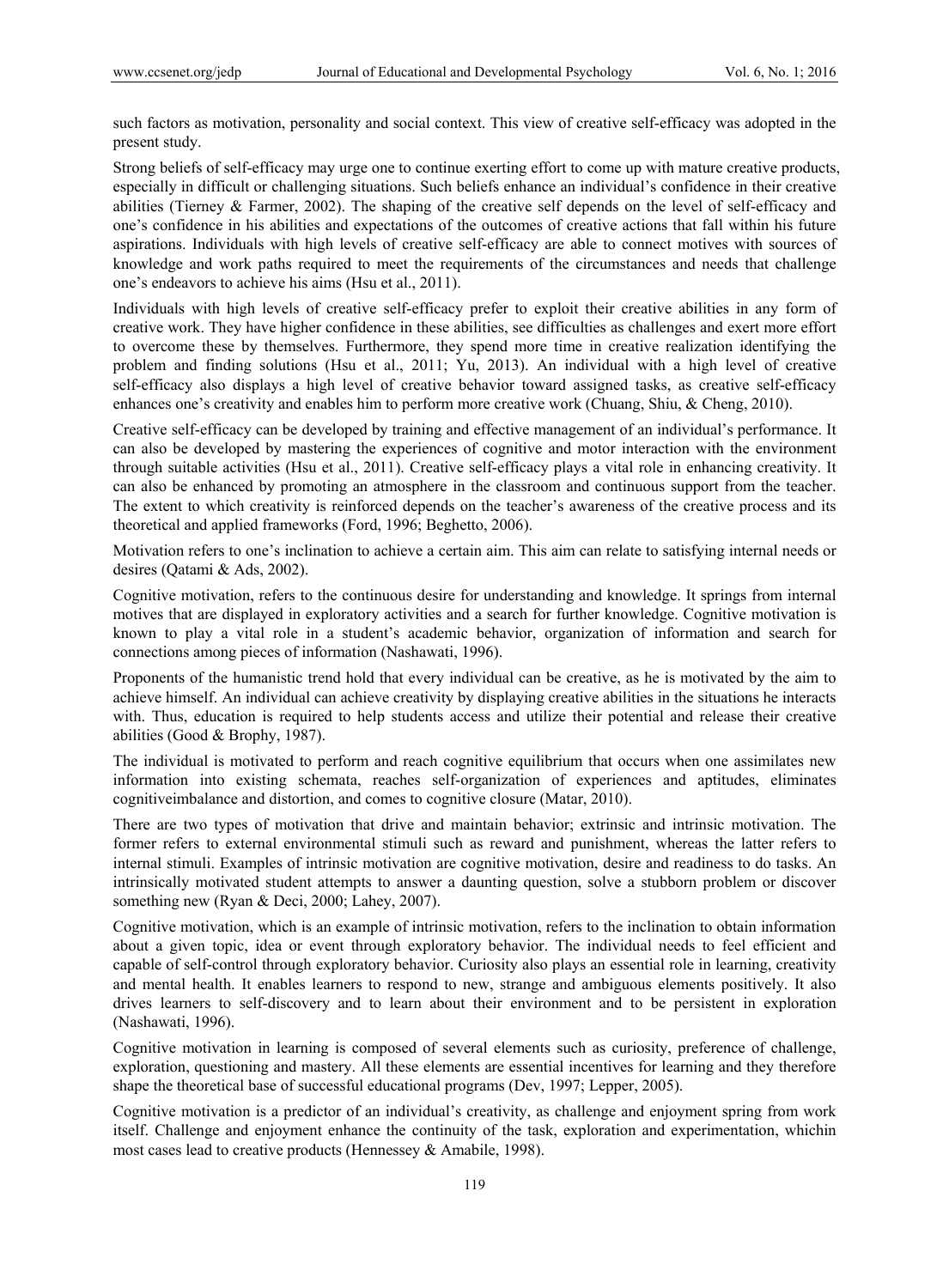There are strong connections between cognitive motivation and creativity. Deci and Ryan (1985) found that individuals with intrinsic motives like cognitive motivation are inclined to search for cases that interest them and require the use of their creative abilities. Al-Areimi (1999) found a positive correlation between cognitive motivation and creative thinking. Similarly, Radwan (2004) reported that students having higher cognitive motivation outperformed counterparts with lower cognitive motivation in creative thinking abilities, fluency and originality. This highlights the significance of investigating both cognitive motivation and creative self-efficacy when delivering training on creative thinking.

To improve students' cognitive motivation, the teacher should provide a safe anxiety-free learning atmosphere, and avoid creating heated competition among students or placing all emphasis on success resulting from rote learning (Nashawati, 1996).

Hong, Eunsook and Hartzell (2011) emphasized holding more training workshops that target student-teachers. Such workshops provide student-teachers with better opportunities to learn and reflect on their characteristics and cognitive motivation. The traditional emphasis on a teacher's knowledge and skills should be replaced with an emphasis on their characteristics and beliefs about student learning. This promotes their future ability to consider individual differences among students and to provide better opportunities of motivation.

Csikszentmihalyi (1996) suggested that enhancing cognitive motivation is the first step in creative production. This motivation invokes curiosity and urges one to question the information given to him. It encourages exploration and a search for different points of view, especially creative ones. It also stirs the mind to reformulate the problem under consideration. Many educationists assert the importance of enriching curricula with elements that invoke student curiosity, as this eliminates the monotony of traditional educational contexts. In this respect, some studies revealed that assisting students in achieving their full mental potential cannot be realized unless students are urged to search and explore (Gagne, 1995).

The teacher can use enjoyable activities to enhance students' cognitive motivation such as computer and imaginative games or puzzles. In addition, a teacher should recognize the difference between sensory and cognitive curiosity. Sensory curiosity is enhanced through sensory aids like sound, music and animation. Cognitive curiosity, on the other hand, is enhanced by helping students understand what they do not know and avoiding inconsistency in their knowledge (Matheson & Spranger, 2001). Students should be challenged through moderately difficult tasks requiring effort and selecting work strategies, potentials or abilities whereby the student feels pride, competence and satisfaction (Winner, 1996).

Creative self-efficacy has been the subject of much research. For instance, Gong, Huang and Farh (2009) found a positive correlation between creativity and the performance of employees. They also found that creative individuals, possessing positive learning attitudes, can possess high creative self-efficacy and vice versa. In a study by Tierney and Farmer (2011), supervisors observed an increase in the creative identity and creative expectations of employees. Results also showed an increase in creative self-efficacy and creative performance of employees. Mathisen and Bronnick (2009) reported that an experimental group outperformed a control group in creative self-efficacy. Liu, Wu, Chen, Tsai and Lin (2014) found that story grammars limited the freedom of creative thinking, which, in turn, lowered self-efficacy among young students. Al-Zoubei (2014) studied creative self-efficacy in gifted students and their teachers and the results revealed statistically significant differences between gifted students and their teachers in creative self-efficacy in favor of students. It is clear from the previous survey of relevant literature that training and creative thinking education enhance creative self-efficacy in different populations (university students, school students and employees). It appears from other studies such as Al-Zoubei (2014) which was used the scale (Abbott, 2010) to measure of creative self-efficacy, the current study has benefited from that measure. This study differed from those studies in the nature of user training.

Research also points to the significance of cognitive motivation and general motivation. Stefanou and Salisbury-Glennon (2002) performed a study aimed to verify the effectiveness of an educational program includes several topics such as cooperative learning, active learning, they found statistically significant differences between an experimental and a control group in motivation and the use of learning strategies in favor of the experimental group. Younos (2007) found statistically significant differences between an experimental and a control group in the total scores of cognitive motivation and its three dimensions. Malik (2011) found a statistically significant effect of the active lecture on motivation, achievement and communication skills.

In a study by Al-Masoudi (2012) students in the experimental group outperformed students in the control group on the posttest of cognitive curiosity. Akyürek and Afacan (2013) found statistically significant differences in motivation between experimental and control group students in favor of the experimental group. The differences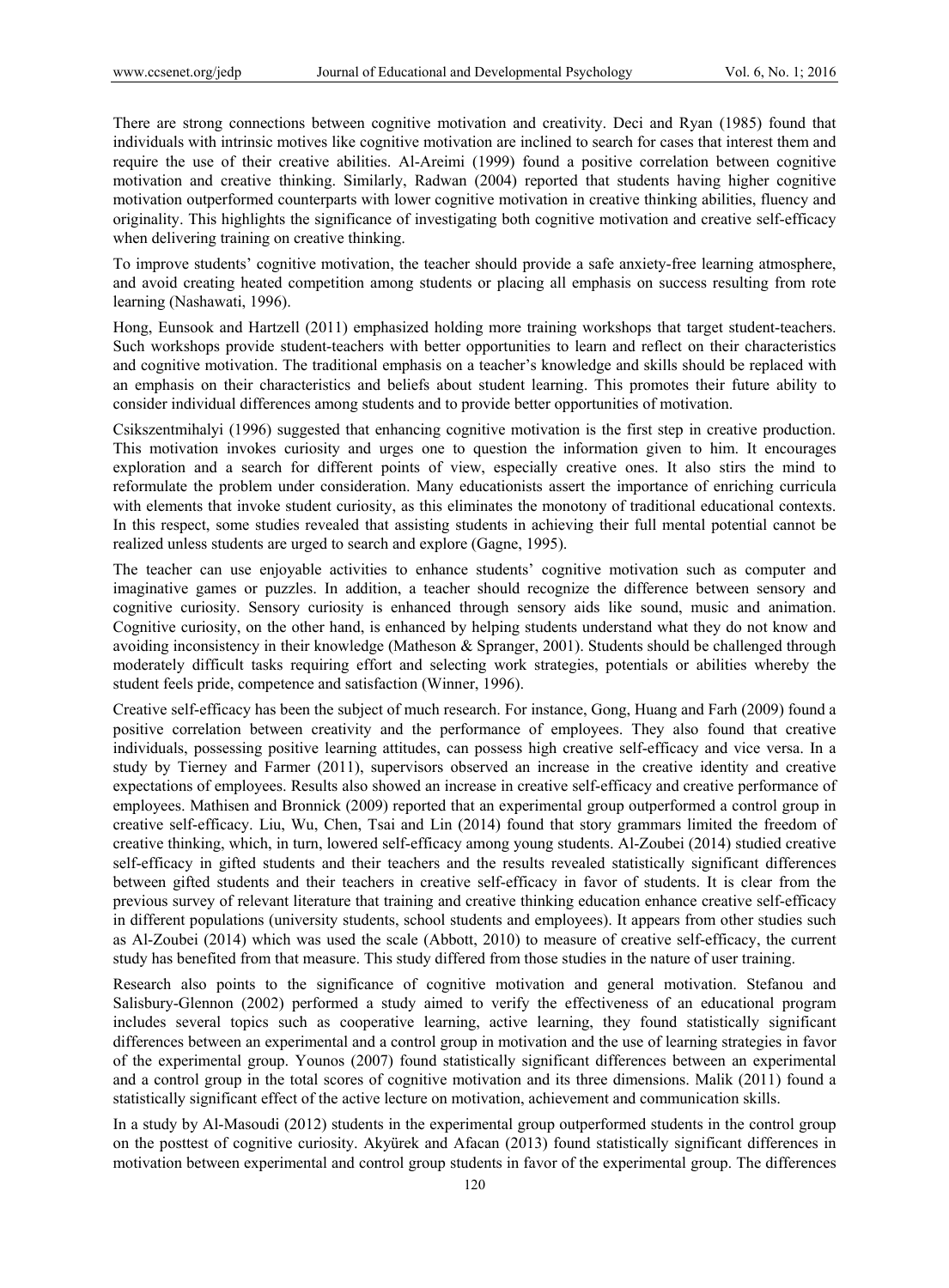were attributed to brain-based learning. Similarly, Ahmad, Seman, Awangand Sulaiman (2014) reported statistically significant differences between experimental and control group students on the motivation posttest in favor of the experimental group. The previous brief survey indicates that some of the studies that tackled cognitive motivation and curiosity used the quasi-experimental method, e.g., the studies conducted by Younos (2007) and Al-Masoudi (2012). But these two studies did not use creative thinking education. The present study is therefore different in that it used creative thinking education to enhance cognitive motivation.

# *1.1 Statement of the Problem*

Creative thinkingis a priority in the modern age. Academic institutions are thus required to train their students in creative thinking. Unfortunately, higher education institutes still use teaching methods that focus on rote learning to the neglect of creative information processing (Al-Zoubei, 2014). Through theirteaching of courses concerned with teaching thinking processes to Princess Alia University College and other universities, the authors of the present study observed that many students lack confidence in their creative abilities because of a belief that creativity is restricted to geniuses and great inventors. They thus do not attempt to employ their cognitive motivation, curiosity and exploration in handling new topics. They depend on what they receive from teachers in traditional lectures. Accordingly, the present study aimed to explore the effectiveness of creative thinking education on enhancing creative self-efficacy and cognitive motivation of female students at Princess Alia University College.

#### *1.2 Study Hypotheses*

The following hypotheses were tested at the .05 level:

- There would be no statistically significant effect of creative thinking education on creative self-efficacy of female students at Princess Alia University College.

- There would be no statistically significant effect of creative thinking education on cognitive motivation of female students at Princess Alia University College.

## *1.3 Significance of the Study*

The present study derives its theoretical significance from its novelty in the Arabic environment. It tackles creative self-efficacy which is a novel topic in psychological and educational literature. The study is expected to provide empirical evidence of the effectiveness of creative thinking education on enhancing creative self-efficacy and cognitive motivation, two elements that are as essential as creative abilities for the development of the creative thinking of students. From a practical perspective, our study is expected to provide university teachers with strategies that will enhance the creative thinking of their students. It will also provide teachers with a referential framework for embedding creative thinking strategies in university education.

## *1.4 Definition of Terms*

**Creative Self-efficacy** refers to a person's beliefs about their creative capabilities. It includes beliefs about their creative thinking and creative performance (Abbott, 2010). Operationally, it refers to the score a student receives on the Creative Self-efficacy Scale used in the study.

**Cognitive Motivation** refers to satisfaction and comfort that a student feels when learning something new, discovering something that was previously unknown to him or understanding something that was previously difficult to understand. It is manifested in desiring challenge, curiosity, exploration, and questioning (Vallerand et al., 1993). Operationally, it refers to the score a student receives on the Cognitive Motivation Scale with its three dimensions of curiosity, exploration and questioning.

**Creative Thinking Education** refers to the direct teaching of the two units of creative thinking and their applications (Al-Atoom et al., 2011) to female students at Princess Alia University College as part of the course entitled "Thinking Education". The two units will be taught using effective creative thinking strategies: brainstorming, imagination, synectics and role-play. Students will also be exposed to models of creative thinking skills (fluency, flexibility, originality, elaboration and sensitivity of problems).

#### *1.5 Delimitations of the Study*

The study was limited to female students at Princess Alia University College who studied childhood education during the second semester of the academic year 2013-14.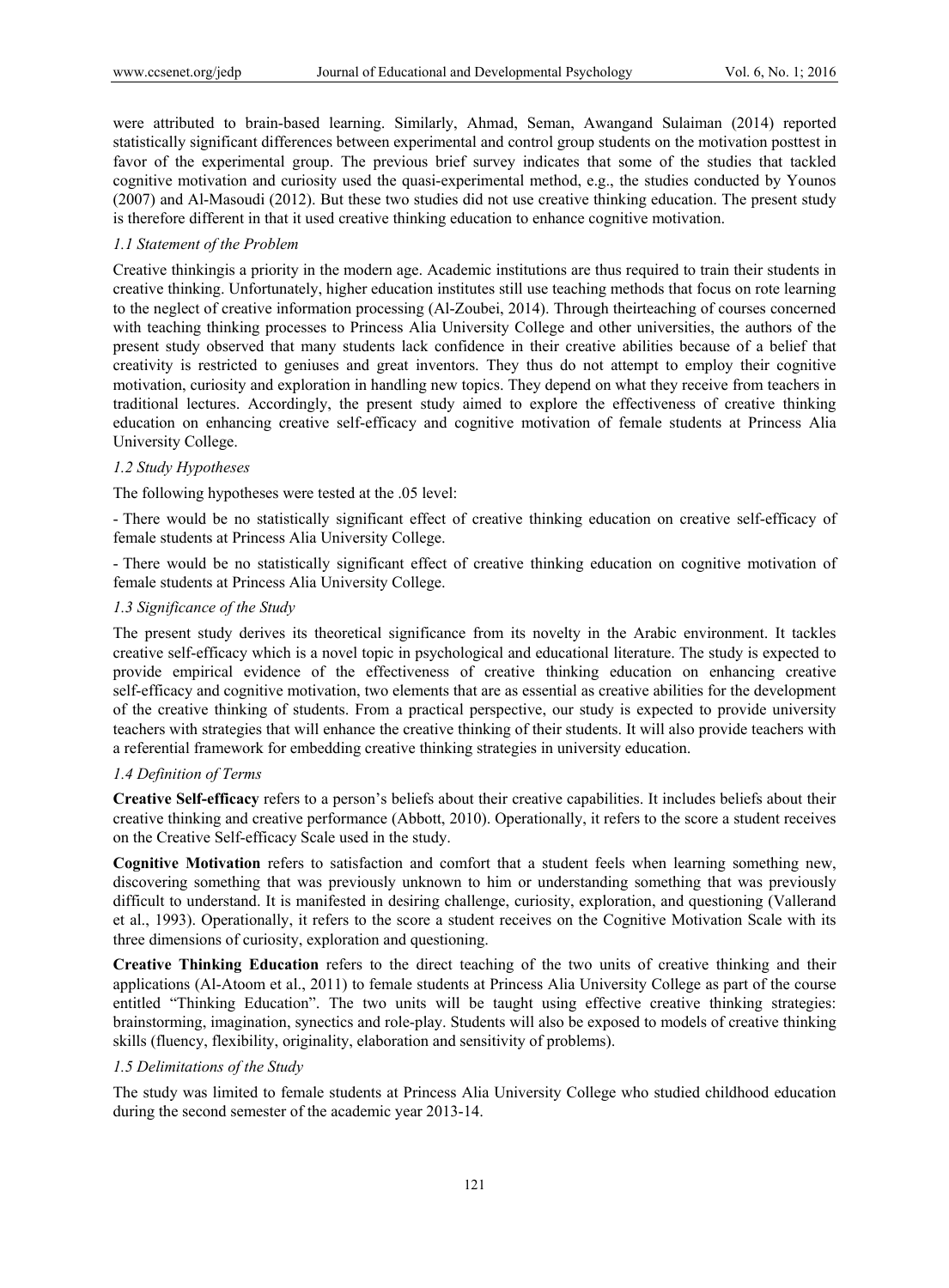## **2. Method**

The study used the quasi-experimental method, as a purposive sample of female students at Princess Alia University College was selected and divided into two groups: experimental and control. The two scales of creative self-efficacy and cognitive motivation were administered to the two groups as pretests. The experimental group was taught the creative thinking unit, whereas the control group received no instruction. The creative self-efficacy and cognitive motivation scales were then administered to the two groups as posttests.

# *2.1 Subjects*

The sample consisted of 44 female students studying childhood education in the Princess Alia University College aged between (20-21) years represented the population of the study. Two groups of this population were selected purposively to be the sample of the study. One group  $(N = 20)$  from the path of thinking skills represented the experimental group. Another group ( $N = 24$ ) that did not study the path of thinking skills represented the control group. To verify the homogeneity of the two groups before the experiment, the t-test for independent samples was computed for the creative self-efficacy and cognitive motivation pretests. The pretest creative self-efficacy Mm, SD, and t-value for control and experimental groups were (Mcontrol=3.39, SDcontrol  $=0.26$ , M<sub>expermental</sub> $=3.36$ , SD<sub>expermental</sub> $=0.30$ , t-value $=0.341$ ), while the cognitive motivation pretest M and SD for control and experimental groups were  $(M_{control}=3.62, SD_{control}=0.0.32, M_{experimental}=3.61, SD_{experimental}=0.32,$ t-value=0.139). The t-values were not significant at the level of significance  $\alpha$  = .05, which were indicating that the two groups were homogeneous in creative self-efficacy and cognitive motivation prior to the experiment.

## *2.2 Tools*

## 2.2.1 The Creative Self-Efficacy Scale

The creative self-efficacy scale developed by Abbott (2010) and adapted for the Jordanian environment by Al-Zoebi (2014) was used in the study. It consists of 21 items in two main dimensions: 1) self-efficacy in creative thinking, and 2) creative performance. The first dimension, self-efficacy in creative thinking, includes four parts: 1) self-efficacy in fluency, 2) flexibility, 3) elaboration, and 4) originality. Each part is represented by three items. The second dimension of the scale, self-efficacy in creative performance, has three parts: 1) self-efficacy in learning for creativity, 2) communicationand promotion of creativity, and 3) conserving the creative personality. Again, each part is represented by three items.

## (1) The Validity of the Creative Self-Efficacy Scale

Al-Zoebi (2014) established the validity of the creative self-efficacy scale by two methods: 1) face validity was established by presenting the scale to a jury of referees and modifying it based on their views, and 2) internal consistency was established by administering the scale to a pilot sample of seventh and tenth graders and their teachers. Correlation coefficients ranged from .24 to .65, all significant at the .05 level.

In the present study, the validity of the scale was established by face validity. It was presented to 8 referees (teaching staff members at Princess Alia College and King Saud University) specializing in educational psychology and measurement and evaluation. They were invited to judge the convenience of the items to the sample and the wording of the items. All items were agreed upon by the majority of the jury.

#### (2) The Reliability of the Creative Self-Efficacy Scale

Al-Zoebi (2014) established the reliability of the creative self-efficacy scale by the test-retest method and the internal consistency method. The scale was administered to a pilot sample of gifted students and their teachers. The reliability coefficient resulting from the test-retest method was .87 and .88 for students and teachers respectively. Cronbach-alpha coefficient for internal consistency was .91 and .94 for students and teachers respectively.

In the present study, the reliability of the scale was established by computing its internal consistency. The scale was administered to a pilot sample  $(N = 28)$  of female students at Princess Alia College. It yielded a Cronbach-alpha of .85 for the whole scale and .83 and .81 for creative thinking and creative performance respectively. The scale was therefore quite reliable to be used in the study.

# (3) Scoring System

The scale has 21 items of the 5-point rating scale type, ranging from "Always" (5 marks) to "Never" (1 mark). All items are positively worded. Thus, scores on the scale range from 21 to 105.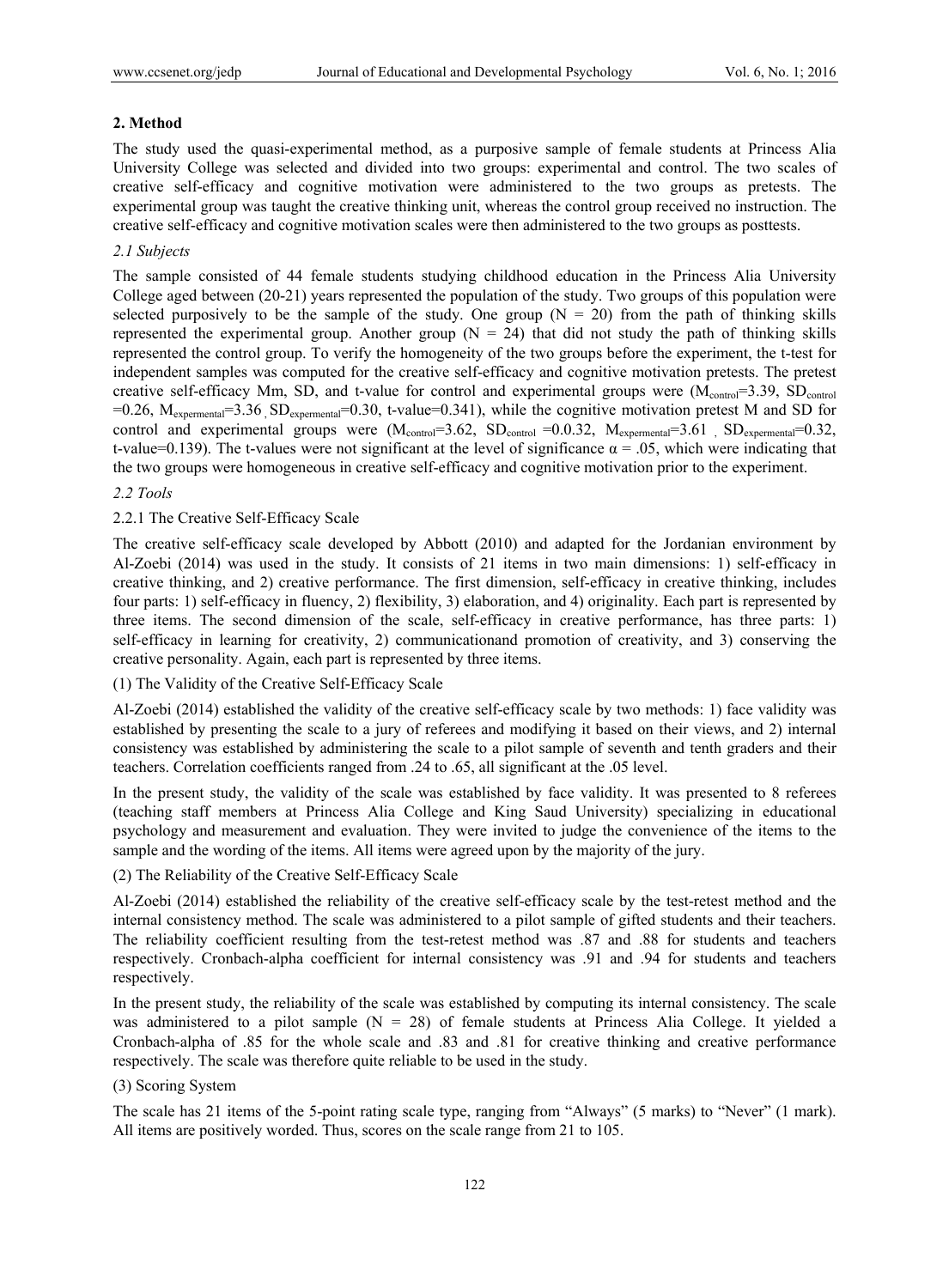# 2.2.2 The Cognitive Motivation Scale

The cognitive motivation scale developed by Mahmoud (2004) and modified by Younos (2007) was used in the study. It has 39 items measuring three dimensions of cognitive motivation: cognitive curiosity (14 items), exploration (11 items) and questioning (14 items).

# (1) The Validity of the Cognitive Motivation Scale

Younos (2007) established the face validity of the cognitive motivation scale by submitting it to a jury of referees. In the present study, its face validity was established by submitting it to 8 teaching staff members of educational psychology and measurement and evaluation at Princess Alia University College and King Saud University. They were requested to judge its wording, convenience to the sample and the representation of items to cognitive motivation and its dimensions. Slight modifications were made based on the jury's recommendations.

The internal consistency of the scale was also established by administering it to a pilot sample of 28 female students at Princess Alia University College (the same sample for establishing the reliability of the creative self-efficacy). Correlation coefficients between items and dimensions ranged from .32 to .78. Correlations between items and the total score of the scale ranged from .29 to .73. All these values are significant at the .05 level. Thus the scale's validity was acceptable.

# (2) The Reliability of the Cognitive Motivation Scale

Younos (2007) established the reliability of the cognitive motivation scale by the test-retest method that yielded a reliability coefficient of .81. In the present study, the scale's reliability was verified by the test-retest method and internal consistency. The scale was administered to a pilot sample (the same sample use for computing the internal consistency of the creative self-efficacy) twice with an interval of two weeks. Pearson Moment Correlation Coefficientsfor the whole scale, curiosity, exploration and questioning were .88 and .79, .87 and .81 respectively. With regards to internal consistency the scale yielded Cronbach-alpha coefficients of .92, .83, .86 and .88 for the whole scale being curiosity, exploration and questioning respectively. This reveals that the scale was quite reliable for use in the present study.

# (3) The Scoring System

The scale used 5-point rating scale that ranged from "Always or almost always true of me" (5 marks) to "Never or almost never true of me" (1 mark). All the items were positively worded.

# 2.2.3 Reative Thinking Education

Creative thinking education aimed to familiarize students with creativity and ways to promote it. The proposed teaching took place in the second semester of the academic year 2013-14 within the Thinking Skills Path. Instruction was delivered by one of the researchers. The proposed teaching was based on the creative thinking unit in the book by Al-Atoom et al. (2011). The unit includes several topics relevant to creative thinking, e.g., the concept of creative thinking, theories explaining creative thinking, creativity and intelligence, creative thinking skills, teaching methods and strategies of creative thinking, stages of creative thinking, characteristics of the creative individual, international programs for creative thinking education, and training activities for enhancing creative thinking. These topics were processed on slides to be shown by the Data Show projector. The following strategies of creative thinking education were employed: brainstorming, role-play, discussion and dialogue, imagination, synectics and drawing. The instructor used different teaching methods: cooperative learning, individualized learning and the interactive lecture. Students participated in several activities, e.g., individual imagination and group brainstorming. Special emphasis was placed on internal characteristics of creative production such as self-confidence, motivation and positive beliefs about capabilities.

# (1) Study Procedures

The following procedures were followed in conducting the study:

- Dividing subjects into an experimental group and a control group.
- Establishing the validity and reliability of the tools.
- Administering the tools to the students in the two groups as pretests.
- Delivering the proposed creative thinking education to the experimental group.
- Administering the tools to the students in the two groups as posttests.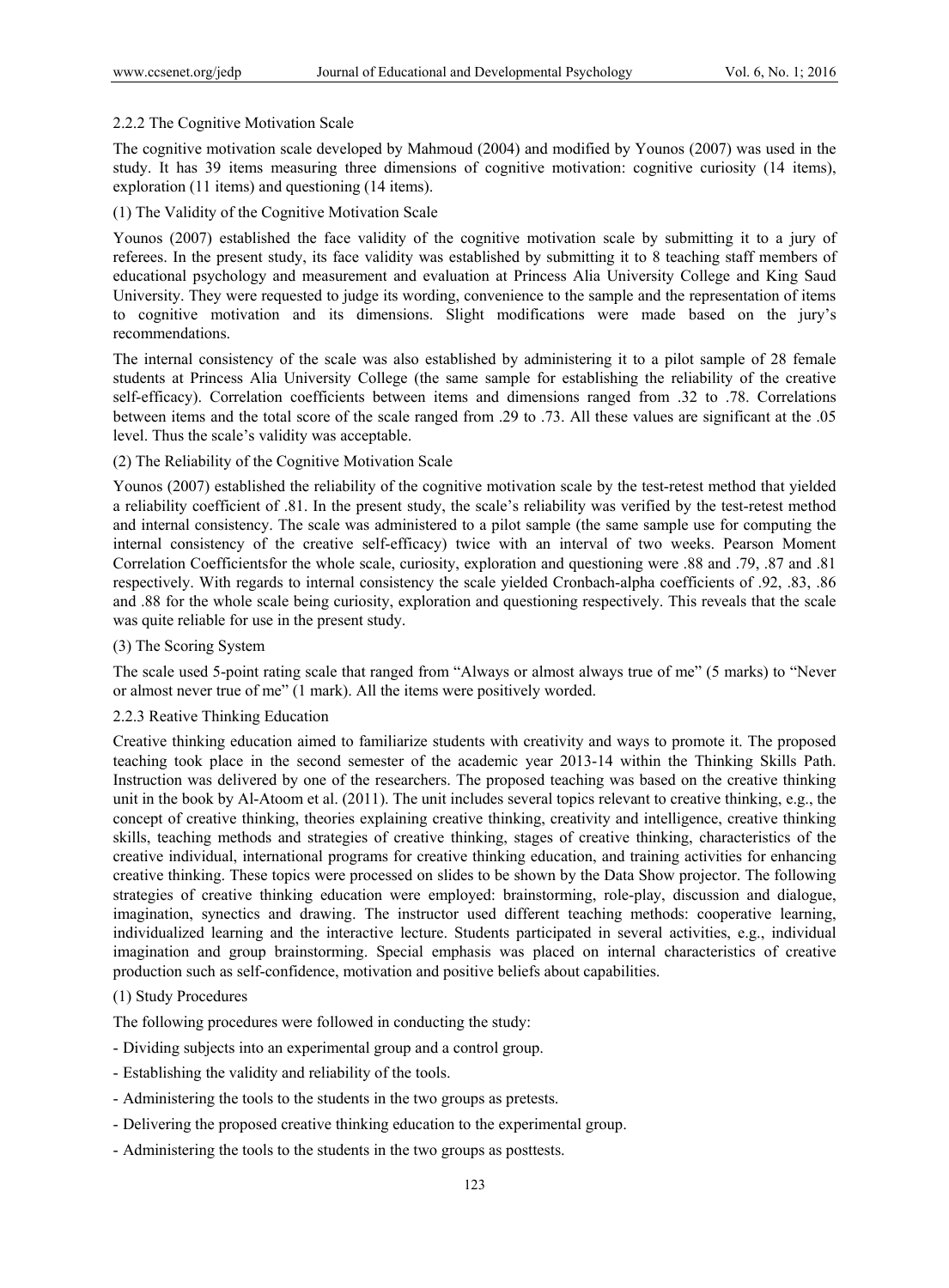- Scoring the scales and interpreting results in the light of relevant literature.

- Offering recommendations for teaching and further research.

(2) Variables of the Study

The independent variable: creative thinking education.

The dependent variable: creative self-efficacy and cognitive motivation.

# **3. Results**

#### *3.1 First: Results Concerning the First Null Hypothesis*

"There would be no statistically significant effect of creative thinking education on creative self-efficacy of female students at Princess Alia University College".

To test this hypothesis, means and standard deviations of students' scores on the creative self-efficacy posttest and its two dimensions were computed. This statistic is presented in Table 1 below.

| Dimension       | Group        | N  | M    | <b>SD</b> |
|-----------------|--------------|----|------|-----------|
|                 | Control      | 24 | 3.41 | 0.29      |
| Thinking        | Experimental | 20 | 3.76 | 0.42      |
|                 | Total        | 44 | 3.57 | 0.39      |
| Performance     | Control      | 24 | 3.43 | 0.58      |
|                 | Experimental | 20 | 3.86 | 0.34      |
|                 | Total        | 44 | 3.62 | 0.53      |
| The whole Scale | Control      | 24 | 3.40 | .360      |
|                 | Experimental | 20 | 3.60 | .230      |
|                 | Total        | 44 | 3.49 | .320      |

Table 1. Means and standard deviations of students' scores on the creative self-efficacy posttest

It is clear from Table 1 that there were noticeable differences in means of the experimental and control groups concerning the whole creative self-efficacy scale and its two dimensions: self-efficacy in creative thinking and self-efficacy in creative performance. To explore the significance of these differences, one-way analysis of variance (ANOVA) was conducted using Wilks Lambda test. The value of Wilks Lambda was .736 ( $\alpha$ =.002). This indicates that there were statistically significant differences (at the .01 level) for the effect of creative thinking education on creative self-efficacy. Accordingly, ANOVA for the two dimensions of creative self-efficacy was conducted, as shown in Table 2.

Table 2. ANOVA for the effect of creative thinking education on the two dimensions (thinking and performance) of creative self-efficacy

| Source of<br>Variance | Dimension   | Sum of Squares | df | Mean Squares | f-value | Sig.      |
|-----------------------|-------------|----------------|----|--------------|---------|-----------|
| Group                 | Thinking    | 1.296          |    | 1.296        | 10.420  | **.002    |
|                       | Performance | 2.061          |    | 2.061        | 8.657   | $***.005$ |
| Error                 | Thinking    | 5.224          | 42 | .124         |         |           |
|                       | Performance | 10.000         | 42 | .238         |         |           |
| Total                 | Thinking    | 6.520          | 43 |              |         |           |
|                       | Performance | 12.061         | 43 |              |         |           |

\*\* Significant at the .01 level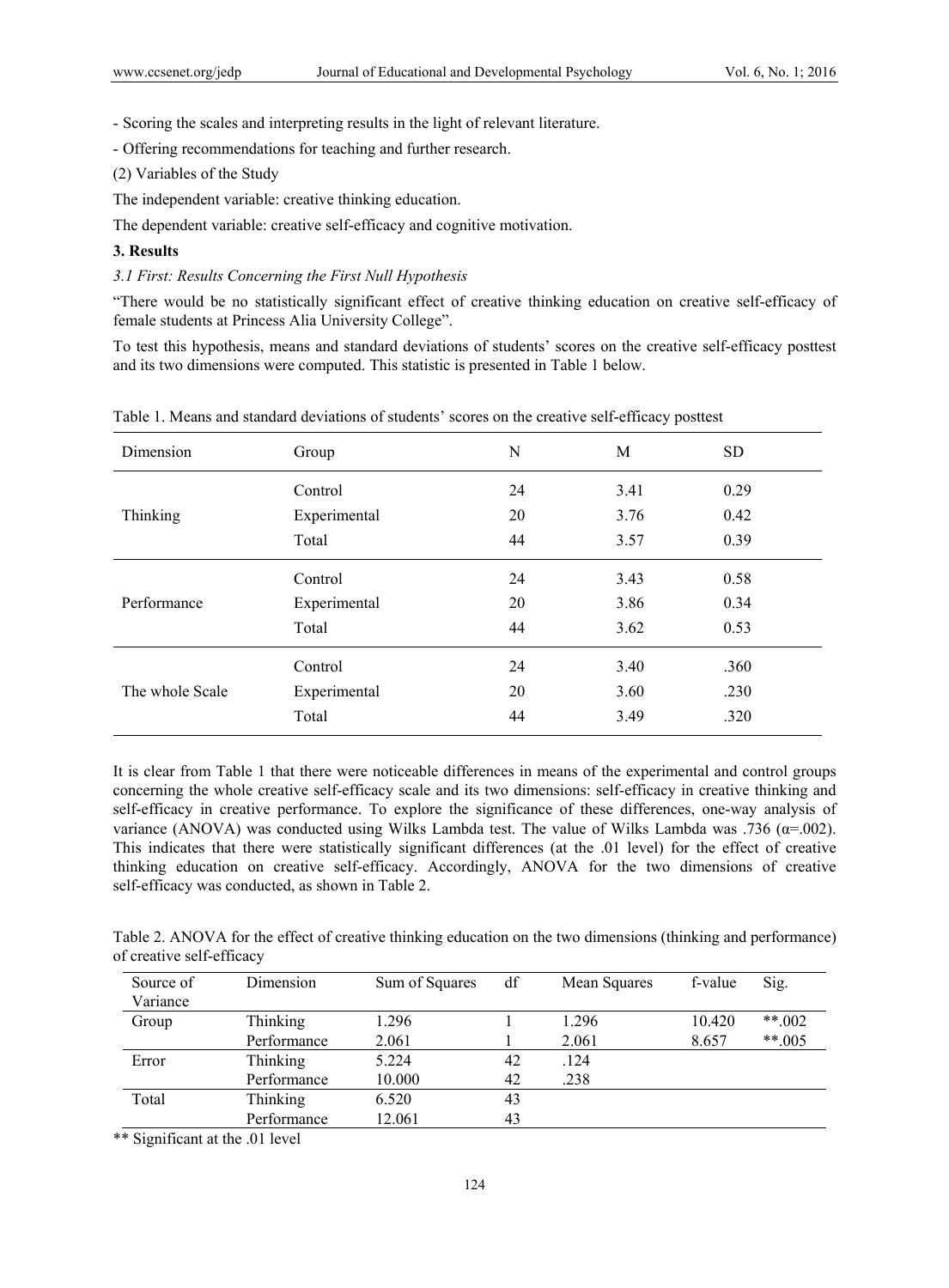It is obvious from Table 2 that there were statistically significant differences at the  $(\alpha = .01)$  level between the two groups on the two dimensions of creative self-efficacy posttest (creative thinking and creative performance). The computed f-values for self-efficacy in creative thinking and for self-efficacy in creative performance were 10.420 ( $P = .002$ ) and 8.657 ( $P = .005$ ) respectively. As listed in Table 1, the means of the experimental group on the two dimensions were higher, indicating that the differences were in favor of the experimental group.

ANOVA was also conducted for the effect of creative thinking education on the total score of creative self-efficacy in the two groups. This statistic is shown in Table 3.

| Source of Variance | Sum of Squares | df | Mean Squares | f-value | Sig.     |
|--------------------|----------------|----|--------------|---------|----------|
| Group              | 0.437          |    | 0.437        | 4.699   | $*0.036$ |
| Error              | 3.910          | 42 | 0.093        |         |          |
| Total              | 4.347          | 43 |              |         |          |

Table 3. ANOVA for the effect of creative thinking education on the total creative self-efficacy of the subjects

\* Significant at the .05 level

As shown in Table 3, there were statistically significant differences between the two groups in creative self-efficacy, as the computed P-value was .036 ( $\alpha$  = .05). Referring to the means in Table 2, it is clear that the means of the experimental group were higher than those of the control group. That is, the differences in creative self-efficacy were in favor of the experimental group. The first null hypothesis was therefore rejected and the alternative hypothesis that there is a statistically significant ( $\alpha$  = .05) effect for creative thinking education on creative self-efficacy of female students at Princess Alia University College was supported.

*3.2 Second: Results Concerning the Second Null Hypothesis* 

"There would be no statistically significant effect ( $\alpha$  = .05) of creative thinking education on cognitive motivation of female students at Princess Alia University College".

To test this hypothesis, means and standard deviations of students' scores on the cognitive motivation posttest and its three dimensions were computed. These statistics are presented in Table 4 below.

| Dimension   | Group        | N  | M    | <b>SD</b> |
|-------------|--------------|----|------|-----------|
|             | Control      | 24 | 3.64 | 0.38      |
| Curiosity   | Experimental | 20 | 4.04 | 0.45      |
|             | Total        | 44 | 3.82 | 0.46      |
|             | Control      | 24 | 3.58 | 0.59      |
| Exploration | Experimental | 20 | 3.97 | 0.48      |
|             | Total        | 44 | 3.76 | 0.57      |
|             | Control      | 24 | 3.64 | 0.50      |
| Questioning | Experimental | 20 | 3.82 | 0.47      |
|             | Total        | 44 | 3.72 | 0.49      |
| Total       | Control      | 24 | 3.62 | 0.37      |
|             | Experimental | 20 | 3.95 | 0.35      |
|             | Total        | 44 | 3.77 | 0.40      |

Table 4. Means and standard deviations of students' scores on the cognitive motivation posttest

It is clear from Table 4 that there were noticeable differences in means of the experimental and control groups concerning the whole cognitive motivation scale and its three dimensions: curiosity, exploration and questioning.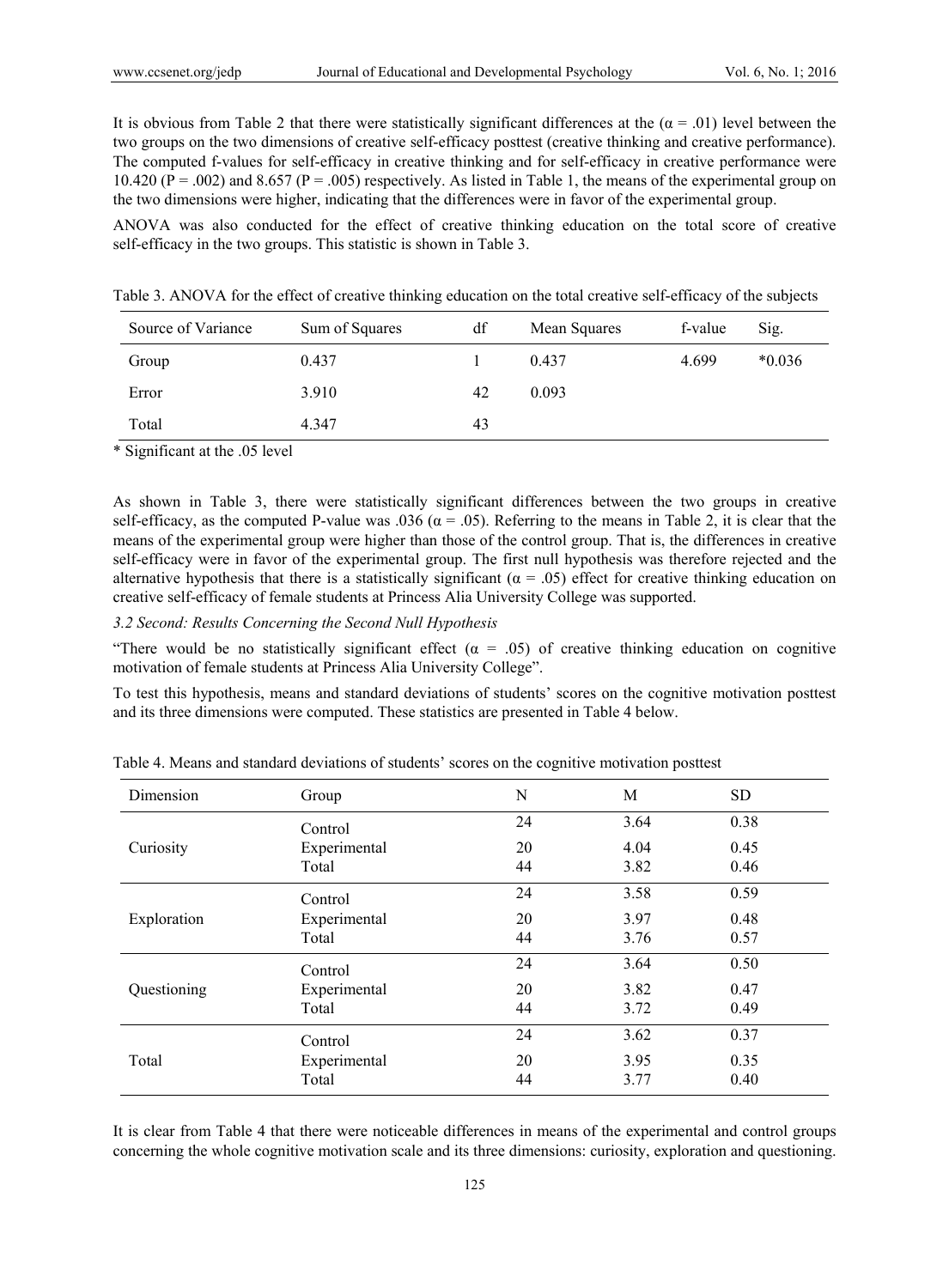To explore the significance of these differences, one-way analysis of variance was conducted using Wilks Lambda test. The value of Wilks Lambda was .773 ( $\alpha$  = .015). This indicates that there were statistically significant differences (at the .05 level) for the effect of creative thinking education on cognitive motivation. Accordingly, one-way analysis of variance for the three dimensions of cognitive motivation was conducted, as shown in Table 5.

| Source of | Dimension   | Sum of  | df | Mean    | f-value | Sig.      |
|-----------|-------------|---------|----|---------|---------|-----------|
| Variance  |             | Squares |    | Squares |         |           |
| Group     | Curiosity   | 1.805   |    | 1.805   | 10.563  | $**0.002$ |
|           | Exploration | 1.624   |    | 1.624   | 5.494   | $*0.024$  |
|           | Questioning | .364    |    | .364    | 1.549   | 0.220     |
| Error     | Curiosity   | 7.177   | 42 | .171    |         |           |
|           | Exploration | 12.414  | 42 | .296    |         |           |
|           | Questioning | 9.879   | 42 | .235    |         |           |
| Total     | Curiosity   | 8.981   | 43 |         |         |           |
|           | Exploration | 14.038  | 43 |         |         |           |
|           | Questioning | 10.243  | 43 |         |         |           |

Table 5. ANOVA for the effect of creative thinking education on the three dimensions of cognitive motivation

\* Significant at the .05 level \*\* Significant at the .01 level

It is obvious from Table 5 that there were statistically significant differences between the two groups on the two dimensions of curiosity and exploration. The computed f-values for curiosity and exploration were 10.563 (P  $= .002$ ) and 5.494 (P = .024) respectively. As listed in Table 5, the means of the experimental group on the two dimensions were higher, indicating that the differences were in favor of the experimental group. No statistically significant difference was found between the experimental and control groups ( $\alpha$  = .05) on questioning. The compute f-value was  $1.549$  (P = .220).

One-way analysis of variance was also conducted for the effect of creative thinking education on the total score of cognitive motivation in the two groups. This statistic is shown in Table 6.

| Source of Variance | Sum of Squares | df | Mean Squares | f-value | Sig.      |
|--------------------|----------------|----|--------------|---------|-----------|
| Group              | 1.159          |    | 1 159        | 8.712   | $***.005$ |
| Error              | 5.589          | 42 | .133         |         |           |
| Total              | 6.749          | 43 |              |         |           |

Table 6. ANOVA for the effect of creative thinking education on the total cognitive motivation of the subjects

\*\* Significant at the .01 level

It is obvious from table 6 that there were statistically significant differences between the two groups in cognitive motivation, as the computed f-value was .8.712 ( $P = .005$ ). Referring to the means in Table 5, it is clear that the means of the experimental group were higher than those of the control group. That is, the differences in cognitive motivation were in favor of the experimental group. The second null hypothesis was therefore rejected and the alternative hypothesis that there is a statistically significant ( $\alpha$  = .01) effect for creative thinking education on cognitive motivation of female students at Princess Alia University College was supported.

## **4. Discussion**

## *4.1 First: The Effect of Creative Thinking Education on Creative Self-Efficacy*

The experimental group, exposed to creative thinking education, outperformed the control group that received no instruction in overall creative self-efficacy and its two dimensions: creative thinking and creative performance.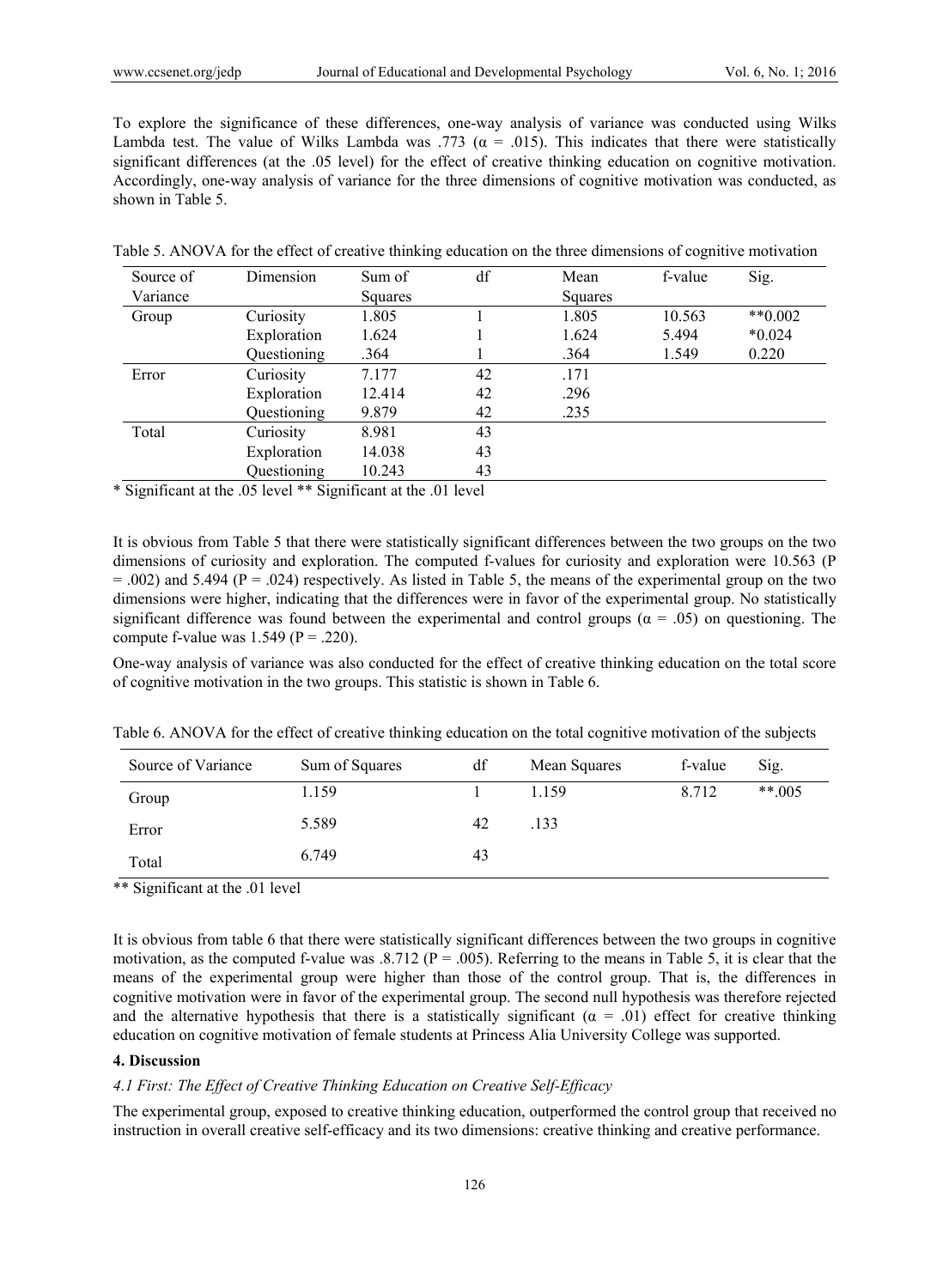These results appear logical, as creative thinking education enhances a student's confidence in their creative abilities and allows them to test these abilities in a tension-free atmosphere. It familiarizes students with the process of creativity and creative products. In this respect, Karpova et al. (2011) found that creative thinking training enhances creative abilities and skills in university students. It was observed at the beginning of our experiment that the students' general perception regarding creativity was that this was a talent restricted to great inventors and literary writers. With progression in the experiment and after being exposed to analysis of the process of creativity, their perceptions began to change. When given issues in brainstorming sessions, students could generate such creative ideas as "Man's moving from place to place through optical fibers". Creative thinking education also helps students acquire effective strategies and perform activities that lead to the production of novel and original ideas, e.g., brainstorming, synectics, and cooperative creative thinking activities. In this respect, Taleb et al. (2013) reported that brainstorming enhances creative thinking skills. Students' thinking during activities was not restricted by rules. Restrictions were found to affect creative self-efficacy negatively, as it limits freedom in creative thinking (Liu et al., 2014). Cooperative learning, as reported in a study by Hsiao et al. (2000), promotes creative abilities. Students' exposure to creative thinking education and their application of activities targeting creative abilities might have helped them to develop positive beliefs about their creative thinking skills.

The findings of our present study regarding the effect of creative thinking education on creative self-efficacy is in line with the studies of Mathisen and Bronnick (2009) and Tierney and Farmer (2011) wherein both studies report creative thinking education promotes creative self-efficacy.

# *4.2 Second: The Effect of Creative Thinking Education on Cognitive Motivation*

The experimental group, exposed to creative thinking education, outperformed the control group that received no instruction in overall cognitive motivation and two of its dimensions: curiosity and exploration. The two groups did not differ in questioning.

The researchers attribute this finding to the creative thinking education that provided students with theoretical and practical knowledge on creativity. It familiarized students with creative thinking skills and stages, the characteristics of creative individuals, types of creativity, etc. This education also allowed students to use strategies that invoked their curiosity and exploration of ambiguous aspects of various situations in a safe and supportive atmosphere away from criticism and ridicule. During the experiment, students used the imagination strategy and dealt with the ambiguity of situations, which freed them from traditional thinking. Students were also given various roles where they built on simple ideas, added lines to incomplete figures and gave plentiful and varied ideas about given situations. It was observed that students interacted enthusiastically and enjoyed the various situations and activities included in the training. This new pattern of learning takes into consideration the learning and thinking needs of the student. The positive results that students achieved in the present study may have been attributed to this new pattern of teaching and learning replacing the traditional pattern of instruction in which a student's mind is viewed as a vessel to be filled with knowledge, without any participation on their part in discovering this knowledge. Torrance (1987) found that individuals who did things that interested them were more creative than individuals who were committed to work imposed on them. This indicates that creative thinking education aligns with cognitive motivation. This was empirically supported in a study by Jeng et al. (2010) who reported that creative thinking education had a positive effect on the learning motivation of students.

This finding can also be attributed to the positive relationship between creative thinking and cognitive motivation (Al-Areimi, 1999; Radwan, 2004). It is also consistent with some quasi-experimental studies that proved that cognitive motivation can be promoted such as the study by Younos (2007) where the experimental group, exposed to the Hilda Taba model, outperformed the control group on the total score of cognitive motivation and its three dimensions (curiosity, exploration and questioning). The finding is also in accord with the study of Stefanou and Salisbury-Glennon (2002) that reported statistically significant differences between the experimental and control groups in motivation and the use of learning strategies in favor of the experimental group that was exposed to the learning communities program. Finally, it is in line with the study of Al-Masoudi (2012) where the experimental group, taught the SCAMPER program, outperformed the control group in cognitive curiosity.

## **5. Recommendations**

In the light of the results of the present study, the following recommendations are offered:

- Embedding creative thinking education in university curricula/courses.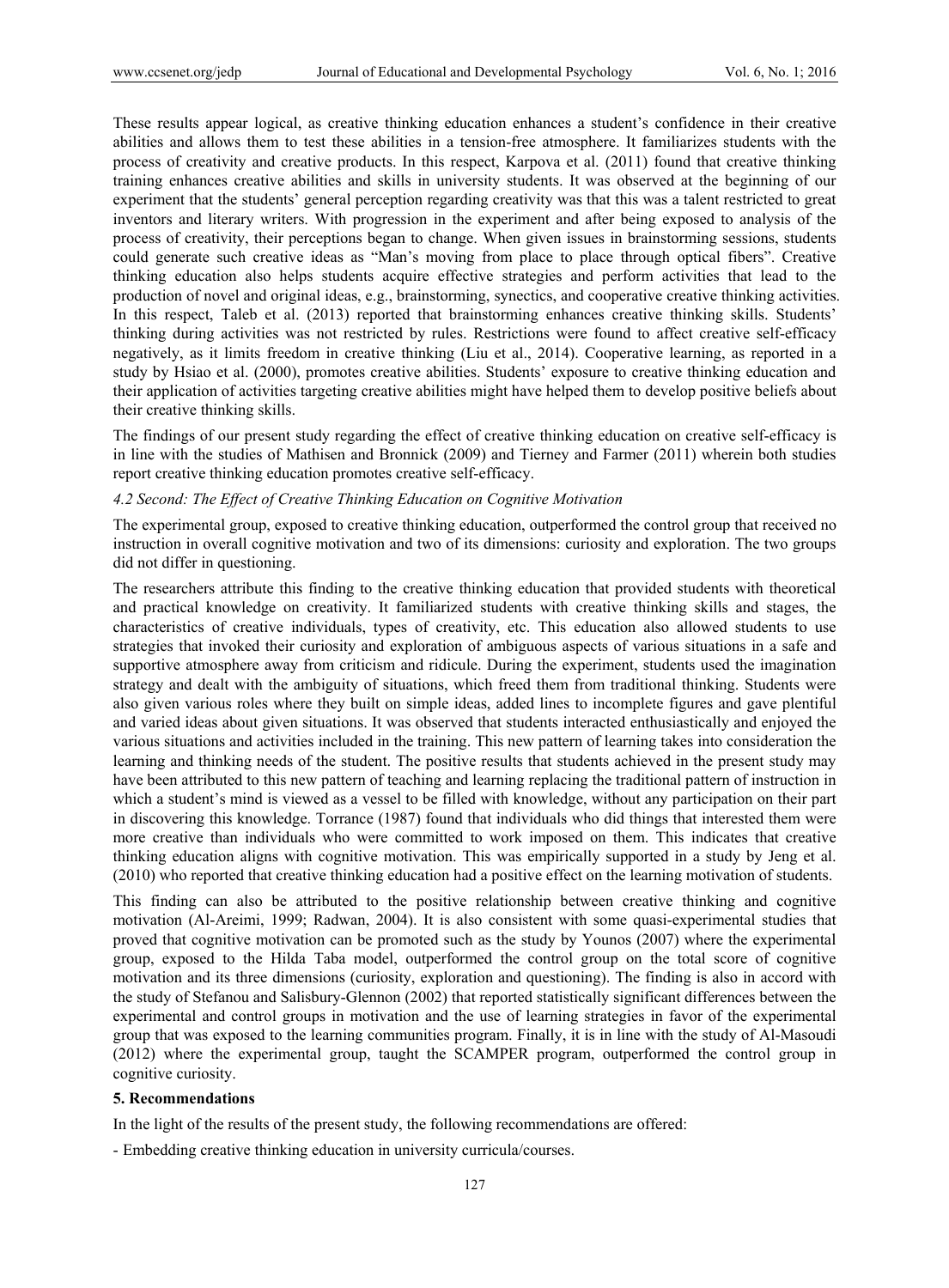- Considering university students' creative self-efficacy through creative activities and enhancing students' self-confidence in their creative abilities.

- Invoking students' cognitive motivation by abandoning traditional teaching methods and using varied methods that increase and allow for students' creative thinking and participation in learning.

- Conducting further research on the effect of creative thinking education on creative self-efficacy in other populations and settings.

## **Acknowledgment**

The authors extend their appreciation to the Deanship of Scientific Research, King Saud University for funding this work through the International Research Group Project RG-1436-028.

## **References**

- Abbott, D. (2010). *Constructing a creative self-efficacy inventory: A mixed methods inquiry* (Unpublished doctoral dissertation). Nebraska University, USA.
- Ahmad, A., Seman, A., Awang, M., & Sulaiman, F. (2014). Application of multiple intelligence theory to increase student motivation in learning history. *Asian Culture and History*, *7*(1), 210-219. http://dx.doi.org/10.5539/ach.v7n1p210
- Akyürek, E., & Afacan, Ö. (2013). Effects of brain-based learning approach on students' motivation and attitudes levels in science class. *Mevlana International Journal of Education*, *3*(1), 104-119. http://dx.doi.org/10.13054/mije.13.08.3.1
- Al-Areimi, A. (1999). *Cognitive motivation and its relation to creative thinking ability of secondary school students in Dhofar*. Muscat, the Sultanate of Oman (In Arabic).
- Al-Atoom, A., Al-Jarah, A., & Beshara, M. (2011). *Developing thinking skills: Models and practical applications*. Amman, Dar Al-Masirah (In Arabic).
- Al-Masoudi, Y. (2012). *The effectiveness of a training program based on SCAMPER strategy in enhancing cognitive curiosity in gifted kindergarten students in Tabuk, KSA* (Unpublished M.A Thesis). Al-Balqa Applied University, Salt, Jordan (In Arabic).
- Alzayaat, F. (2001). *Thementally superior with learning difficulties*. Mansoura, Dar Al-Wafaa (In Arabic).
- Al-Zoubei, A. (2014). *Creative self-efficacy in gifted students and their teachers in Jordan*. The Beehive, in press (In Arabic).
- Bandura, A. (1997). *Self-efficacy: The exercise of control*. New York, NY: Freeman.
- Bayer, B. (1998). *Practical strategies for the teaching of thinking*. Boston: Alyan & Bacon, INC.
- Beghetto, R. (2006). Creative self-efficacy: Correlates in middle and secondary students. *Creativity Research Journal*, *18*(4), 447-457. http://dx.doi.org/10.1207/s15326934crj1804\_4
- Beghetto, R., Kaufman, J., & Baxter, J. (2011). Answering the unexpected question: Exploring the relationship between students' creative self-efficacy and teacher ratings of creativity. *Psychology of Aesthetics, Creativity and the Arts*, *5*(4), 342-349. http://dx.doi.org/10.1037/a0022834

Chandler, G. (1999). A creative writing program to enhance self-esteem and self efficacy in adolescents. *Journal of child and psychiatric nursing*, *12*(3), 70-78. http://dx.doi.org/10.1111/j.1744-6171.1999.tb00047.x

- Chuang, C., Shiu, S., & Cheng, C. (2010). The relation of college students' process of study and creativity: The mediating effect of creative self-efficacy. *World Academy of Science, Engineering and Technology*, *67*, 960-963.
- Colangelo, N., & Davis, G. (2011). *The reference in gifted education*. Translated by Saleh Abo-Gado & Mahmoud Abo-Gado, Riyadh, Obeikan Publishing.
- Csikszentmihalyi, M. (1996). *Creativity*. New York, NY: Harper Collin Publisher.
- Davis, G., Rimm, S., & Siegle, D. (2001)*. Gifted and talented education*. Translated by Atoom Yassin, Damasucs, the Arabic Center for Arabization, Translation and Publishing.
- Deci, E., & Ryan, R. (1985). *Intrinsic motivation and self-determination in human behavior*. New York, NY: Plenum Press. http://dx.doi.org/10.1007/978-1-4899-2271-7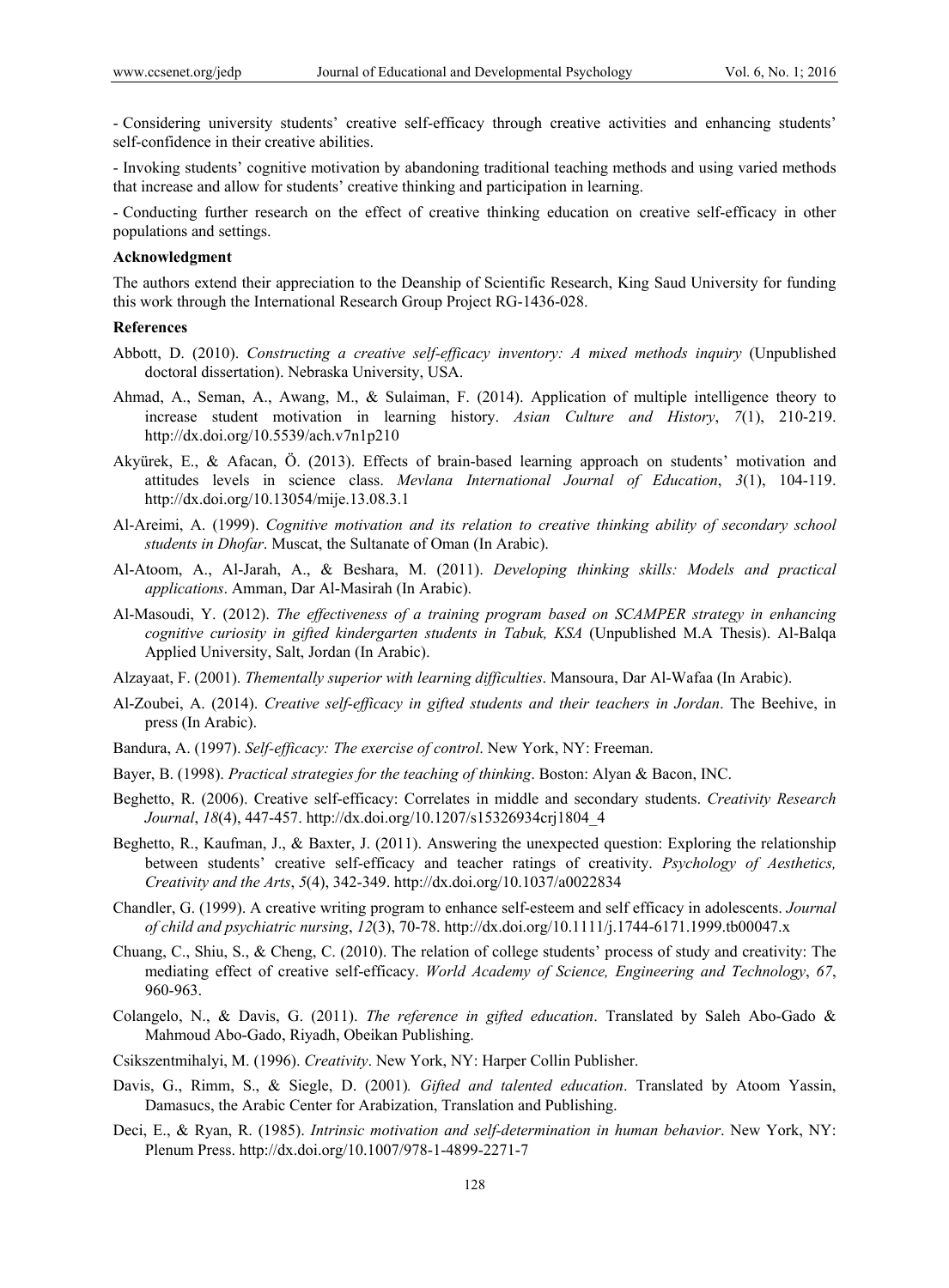- Dev, P. (1997). Intrinsic motivation and academic achievement. *Remedial and Special Education*, *18*(10), 12-19. http://dx.doi.org/10.1177/074193259701800104
- Eberle, B. (1996). *Help in solving problems creatively at home and school*. Carthage, IL: Good Apple, INC.
- Fatt, J. (2000). Fostering creativity in education. *ProQuest educational Journal*, 744-757.
- Ford, M. (1996). A theory of individual creative action in multiple social domains. *Academy of Management Review*, *21*(4), 1112-1142.
- Gagne, F. (1995). From giftedness to talent: A developmental model and its impact on the language of the field. *Roeper Review*, *18*(2), 103-111. http://dx.doi.org/10.1080/02783199509553709
- Gong, Y., Huang, J., & Farh, J. (2009). Employee learning orientation, transformational leadership, and employee creativity: The mediating role of employee creative self-efficacy. *Academy of Management Journal*, *52*(4), 765-778. http://dx.doi.org/10.5465/AMJ.2009.43670890
- Good, T., & Brophy, J. (1987). *Looking in Classroom*. New York, NY: Harper & Row.
- Hennessey, B., & Amabile, T. (1998). The conditions of creativity. In R. J. Sternberg (Ed.), *The nature of creativity* (pp. 11-38). Cambridge, UK: Cambridge University Press.
- Hong, G., Eunsook, M., & Hartzell, S. (2011). Cognitive and motivational characteristics of elementary teachers in general education classrooms and in gifted programs. *Gifted Child Quarterly*, *55*(4), 250-264. http://dx.doi.org/10.1177/0016986211418107
- Hosseini, A., & Watt, A. (2010). The effect of a teacher professional development in facilitating students' creativity. *Educational Research and Reviews*, *5*(8), 432-438.
- Hsiao, H., Chang, J., & Huang, C. (2000). The influence of cooperative learning on the creativity of undergraduate project work. *Chin J Sci Educ*, *8*(4), 395-410.
- Hsu, M., Sheng, H., & Hsueh, F. (2011). Creative self-efficacy and innovative behavior in a service setting: Optimism as a moderator. *Journal of Creative Behavior*, *45*(4), 258-272. http://dx.doi.org/10.1002/j.2162-6057.2011.tb01430.x
- Jarwan, F. (2008). *Giftedness, creativity and superiority*. Amman, Dar El-Fekr (In Arabic).
- Jeng, Y., Hsu, S., Xie, J., & Lin, R. (2010). *Notice of retraction the influence of creative-thinking teaching on learning effectiveness*. Retrieved December 18, 2014, from http://ieeexplore.ieee.org/xpl/articleDetails.jsp?arnumber=5553294
- Karpova, E., Marcketti, S., & Barker, J. (2011). The efficacy of teaching creativity: Assessment of student creative thinking before and after exercises. *Clothing and Textiles Research Journal*, *29*(1), 52-66. http://dx.doi.org/10.1177/0887302X11400065
- Lahey, B. (2007). *Psychology: An introduction* (9th ed.). New York, NY: McGraw Hill.
- Lepper, M. (2005). Intrinsic and extrinsic motivational orientations between self-rated motivation and memory performance. *Scandinavian Journal of Psychology*, *46*(4), 323-330. http://dx.doi.org/10.1111/j.1467-9450.2005.00462.x
- Liu, C., & Wu, J. (2011). The structural relationships between optimism and innovative behavior: Understanding potential antecedents and mediating effects. *Creativity Research Journal*, *23*(2), 119-128. http://dx.doi.org/10.1080/10400419.2011.571184
- Liu, C., Wu, L., Chen, Z., Tsai, C., & Lin, H. (2014). The effect of story grammars on creative self-efficacy and digital storytelling. *Journal of Computer Assisted Learning*, *30*(5), 350-364. http://dx.doi.org/10.1111/jcal.12059
- Mahmoud, A. (2004). *The cognitive motivation scale among Mosul University students* (Unpublished Ph.D. Dissertation). Mosul University, Iraq (In Arabic).
- Malik, S. (2011). Active lecturing: An effective approach for large classes. *International Proceedings of Economics Development & Research*, *5*(1), 214.
- Matar, J. (2010). *Educational psychology*. Amman: Dar Wael (In Arabic).